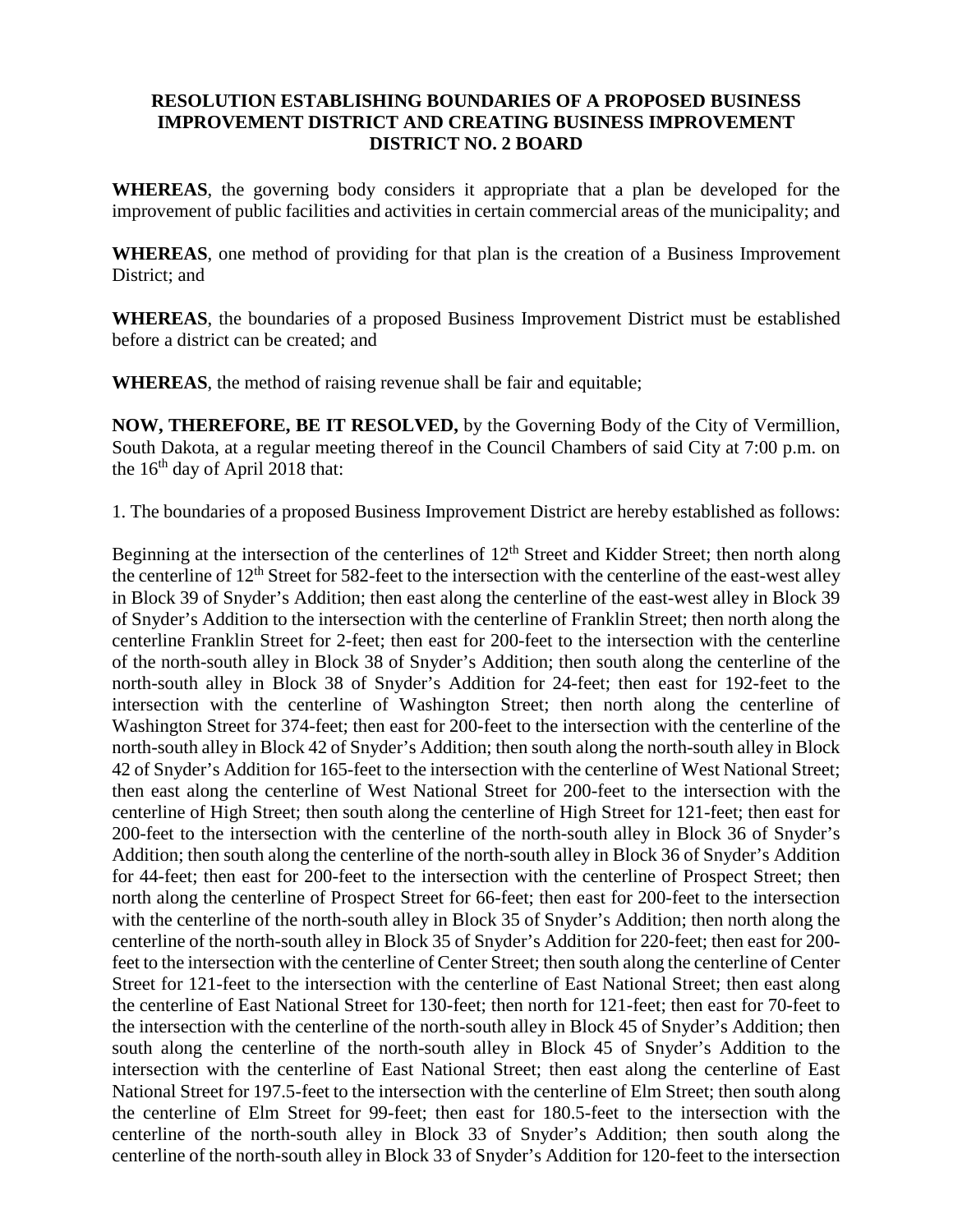of the vacated east-west alley in Block 33 of Snyder's Addition; then east along the centerline of the vacated east-west alley in Block 33 of Snyder's Addition for 183-feet to the intersection with the centerline of North Dakota Street; then north along the centerline of North Dakota Street for 35-feet to the intersection with the centerline of the east-west alley in Block 61 of Bigelow's Addition; then east along the centerline of the east-west alley in Block 61 of Bigelow's Addition for 200-feet to the intersection with the centerline of the north-south alley in Block 61 of Bigelow's Addition; then south along the centerline of the north-south alley in Block 61 of Bigelow's Addition for 189-feet to the intersection with the centerline of East Main Street; then east along the centerline of East Main Street for 25-feet to the intersection with the centerline of Forest Avenue; then south along the centerline of Forest Avenue for 188-feet to the intersection with the centerline of the vacated east-west alley in Block 73 of Smith's Addition; then west along the centerline of the vacated east-west alley in Block 73 of Smith's Addition for 225-feet to the intersection with the centerline of South Dakota Street; then north along the centerline of South Dakota Street for 96-feet; then west for 81-feet; then south for 132-feet; then west for 105.5-feet to the intersection with the centerline of the north-south alley in Block 26 of Original Vermillion; then south along the centerline of the north-south alley in Block 26 of Original Vermillion for 212 feet to the intersection with the south right-of-way line of the vacated Kidder Street; then east along the south right-of-way line of the vacated Kidder Street for 241-feet to the intersection with the centerline of South Dakota Street; then south along the centerline of South Dakota Street for 220-feet; then southwest to the intersection with the centerline of the vacated Bloomingdale Street for 128-feet south and 81-feet west; then west along the centerline of the vacated Bloomingdale Street for 360-feet to the intersection with the centerline of Church Street; then north along the centerline of Church Street for 388-feet to the intersection with the centerline of Kidder Street; then west along the centerline of Kidder Street for 400-feet to the intersection with the centerline of Court Street; then south along the centerline of Court Street for 172-feet; then west for 200-feet to the intersection with the centerline of the north-south alley in Block 23 of Original Vermillion; then south along the centerline of the north-south alley in Block 23 of Original Vermillion for 216 feet to the intersection with the centerline of Bloomingdale Street; then west along the centerline of Bloomingdale Street for 410-feet to the intersection with the centerline of the north-south alley in Block 22 of Original Vermillion; then north along the centerline of the north-south alley in Block 22 of Original Vermillion for 388-feet to the intersection with the centerline of Kidder Street; then west along the centerline of Kidder Street for 600-feet to the intersection with the centerline of Luxemburg Street; then north along the centerline of Luxemburg Street for 106-feet; then west for 200-feet to the intersection with centerline of the north-south alley in Block 31 of Original Vermillion; then south along the centerline of the north-south alley in Block 31 of Original Vermillion for 106-feet to the intersection with the centerline of Kidder Street; then west along the centerline of Kidder Street for 200-feet to the intersection with the centerline of  $12<sup>th</sup>$ Street being the point of beginning.

2. There is hereby created a Business Improvement District No. 2 Board which shall have the powers established in SDCL 9-55-5 and 9-55-6. The Board shall be appointed by the Mayor with the approval of the governing body.

3. The Board shall consist of five (5) members whose terms shall be three years, except at time of establishment, in which, two members shall serve for a one year term, two members for a two year term, and one member for a three year term.

Dated in Vermillion, South Dakota this 16<sup>th</sup> day April, 2018.